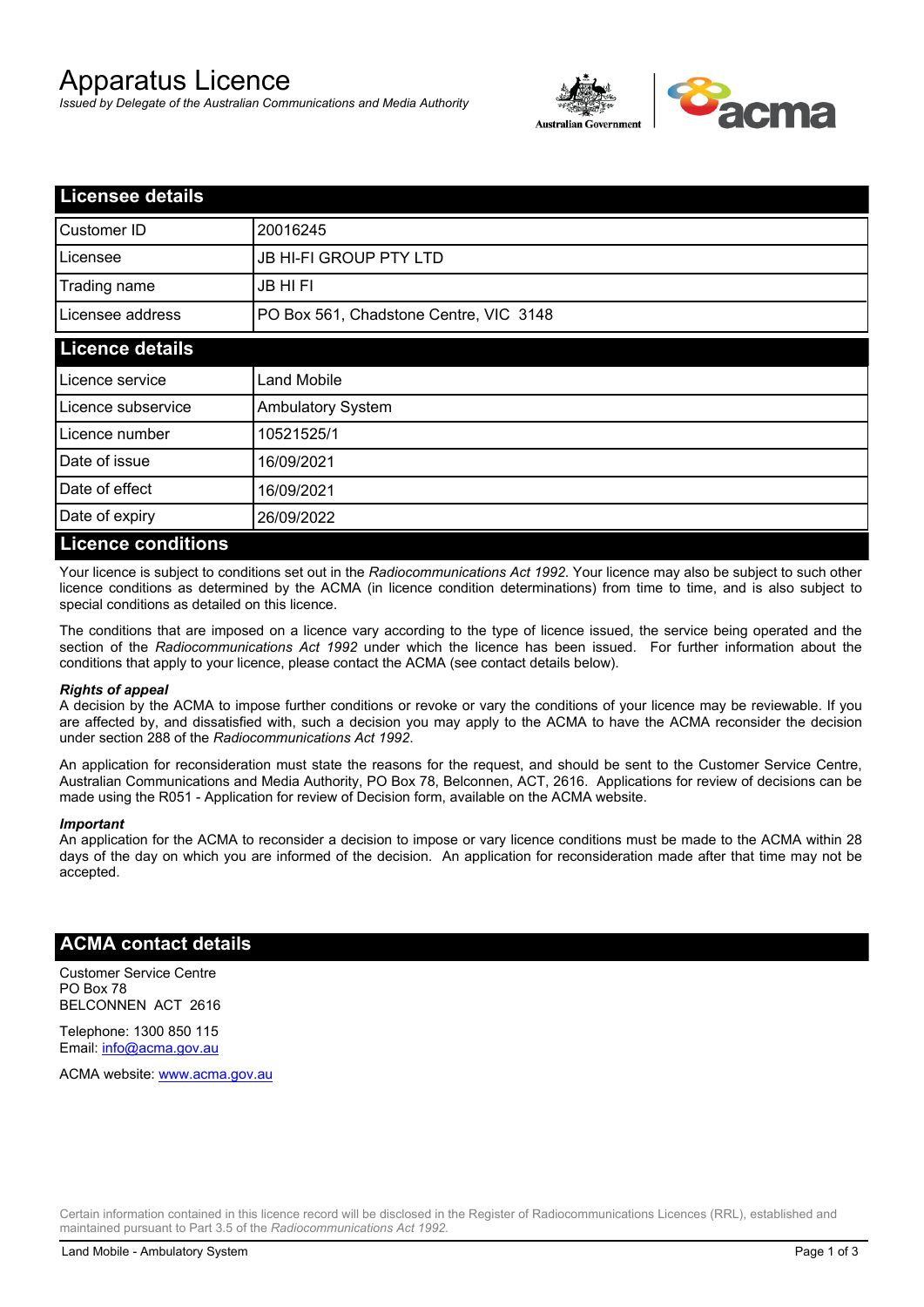# **Advisory Notes applying to licence no.: 10521525/1**

Conditions applicable to the operation of Ambulatory System station(s) authorised under this licence can be found in the Radiocommunications Licence Conditions (Apparatus Licence) Determination and the Radiocommunications Licence Conditions (Land Mobile Licence) Determination. Copies of these determinations are available from the ACMA and from the ACMA home page (www.acma.gov.au).